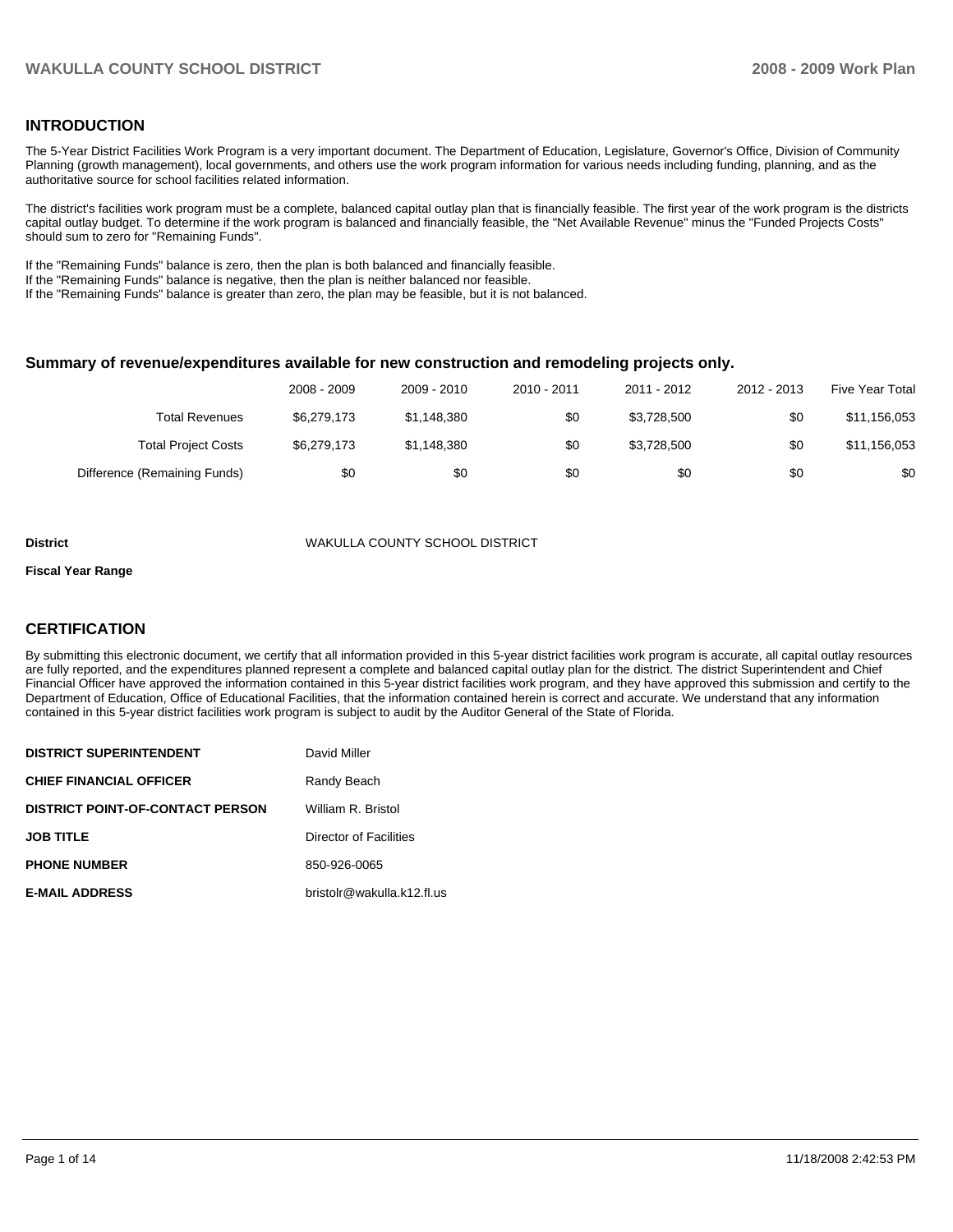# **Expenditures**

#### **Expenditure for Maintenance, Repair and Renovation from 2-Mills and PECO**

Annually, prior to the adoption of the district school budget, each school board must prepare a tentative district facilities work program that includes a schedule of major repair and renovation projects necessary to maintain the educational and ancillary facilities of the district.

| Item                                                                                                                                                                                                                                                      | 2008 - 2009<br><b>Actual Budget</b> | 2009 - 2010<br>Projected | 2010 - 2011<br>Projected | 2011 - 2012<br>Projected | $2012 - 2013$<br>Projected | <b>Total</b> |  |  |  |  |
|-----------------------------------------------------------------------------------------------------------------------------------------------------------------------------------------------------------------------------------------------------------|-------------------------------------|--------------------------|--------------------------|--------------------------|----------------------------|--------------|--|--|--|--|
| <b>HVAC</b>                                                                                                                                                                                                                                               | \$0                                 | \$0                      | \$3,500,000              | \$791,273                | \$0                        | \$4,291,273  |  |  |  |  |
| Locations: WAKULLA MIDDLE                                                                                                                                                                                                                                 |                                     |                          |                          |                          |                            |              |  |  |  |  |
| Flooring                                                                                                                                                                                                                                                  | \$0                                 | \$0                      | \$288,975                | \$66,749                 | \$0                        | \$355,724    |  |  |  |  |
| Locations:   MEDART ELEMENTARY, SHADEVILLE ELEMENTARY, WAKULLA MIDDLE                                                                                                                                                                                     |                                     |                          |                          |                          |                            |              |  |  |  |  |
| Roofing                                                                                                                                                                                                                                                   | \$0                                 | \$0                      | \$0                      | \$0                      | \$1,400,000                | \$1,400,000  |  |  |  |  |
| Locations: DROPOUT PREVENTION, WAKULLA ADMINISTRATION & COMMUNITY EDUCATION, WAKULLA SENIOR HIGH                                                                                                                                                          |                                     |                          |                          |                          |                            |              |  |  |  |  |
| Safety to Life                                                                                                                                                                                                                                            | \$0                                 | \$0                      | \$0                      | \$0                      | \$0                        | \$0          |  |  |  |  |
| Locations: No Locations for this expenditure.                                                                                                                                                                                                             |                                     |                          |                          |                          |                            |              |  |  |  |  |
| Fencing                                                                                                                                                                                                                                                   | \$0                                 | \$0                      | \$0                      | \$0                      | \$0                        | \$0          |  |  |  |  |
| Locations: No Locations for this expenditure.                                                                                                                                                                                                             |                                     |                          |                          |                          |                            |              |  |  |  |  |
| Parking                                                                                                                                                                                                                                                   | \$0                                 | \$0                      | \$0                      | \$188,629                | \$2,144,202                | \$2,332,831  |  |  |  |  |
| Locations: WAKULLA ADMINISTRATION & COMMUNITY EDUCATION, WAKULLA SENIOR HIGH                                                                                                                                                                              |                                     |                          |                          |                          |                            |              |  |  |  |  |
| Electrical                                                                                                                                                                                                                                                | \$0                                 | \$0                      | \$0                      | \$0                      | \$500,000                  | \$500,000    |  |  |  |  |
| Locations: WAKULLA MIDDLE                                                                                                                                                                                                                                 |                                     |                          |                          |                          |                            |              |  |  |  |  |
| Fire Alarm                                                                                                                                                                                                                                                | \$0                                 | \$0                      | \$0                      | \$0                      | \$0                        | \$0          |  |  |  |  |
| Locations: No Locations for this expenditure.                                                                                                                                                                                                             |                                     |                          |                          |                          |                            |              |  |  |  |  |
| Telephone/Intercom System                                                                                                                                                                                                                                 | \$0                                 | \$0                      | \$0                      | \$0                      | \$400.000                  | \$400,000    |  |  |  |  |
| Locations: MEDART ELEMENTARY, WAKULLA SENIOR HIGH                                                                                                                                                                                                         |                                     |                          |                          |                          |                            |              |  |  |  |  |
| <b>Closed Circuit Television</b>                                                                                                                                                                                                                          | \$0                                 | \$0                      | \$0                      | \$0                      | \$0                        | \$0          |  |  |  |  |
| Locations: No Locations for this expenditure.                                                                                                                                                                                                             |                                     |                          |                          |                          |                            |              |  |  |  |  |
| Paint                                                                                                                                                                                                                                                     | \$0                                 | \$0                      | \$100,000                | \$0                      | \$0                        | \$100,000    |  |  |  |  |
| Locations: WAKULLA ADMINISTRATION & COMMUNITY EDUCATION                                                                                                                                                                                                   |                                     |                          |                          |                          |                            |              |  |  |  |  |
| Maintenance/Repair                                                                                                                                                                                                                                        | \$219,191                           | \$263,232                | \$352,298                | \$333,251                | \$332,088                  | \$1,500,060  |  |  |  |  |
| CRAWFORDVILLE ELEMENTARY SCHOOL, DROPOUT PREVENTION, MEDART ELEMENTARY, NEW ELEMENTARY SCHOOL A,<br>Locations:<br>RIVERSPRINGS MIDDLE, SHADEVILLE ELEMENTARY, WAKULLA ADMINISTRATION & COMMUNITY EDUCATION, WAKULLA MIDDLE,<br><b>WAKULLA SENIOR HIGH</b> |                                     |                          |                          |                          |                            |              |  |  |  |  |
| <b>Sub Total:</b>                                                                                                                                                                                                                                         | \$219,191                           | \$263,232                | \$4,241,273              | \$1,379,902              | \$4,776,290                | \$10,879,888 |  |  |  |  |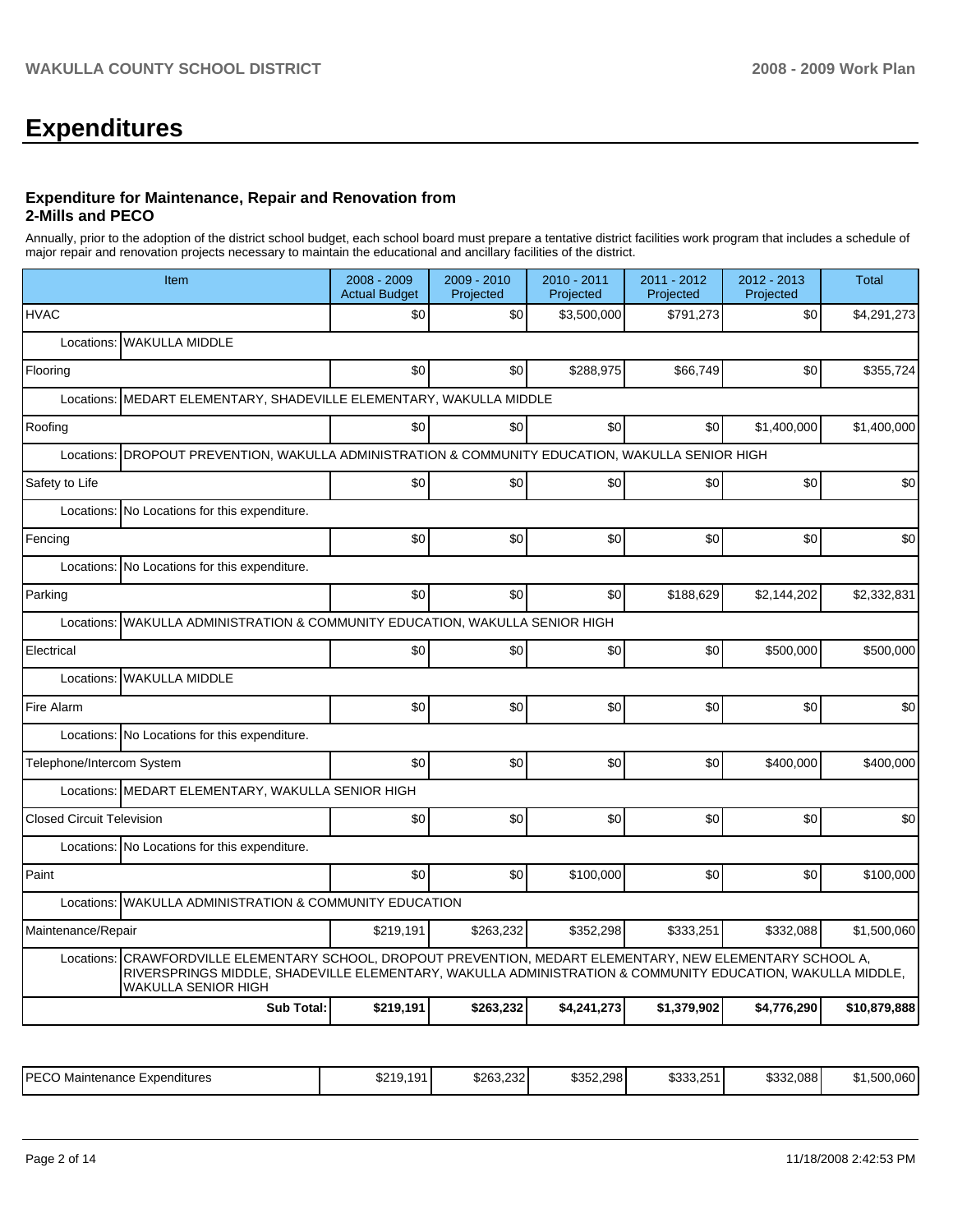| Two Mill<br>Sub<br>Total: | ₼ ⌒<br>ა∪ | $\sim$<br>৬০ | .888.975<br>\$3. | $\sim$ $\sim$ $\sim$<br>ა1.04Բ<br>6.65 | .202<br><i>AAA</i><br>54<br>___ | റററ<br>\$9<br>.ozc |
|---------------------------|-----------|--------------|------------------|----------------------------------------|---------------------------------|--------------------|
|                           |           |              |                  |                                        |                                 |                    |

No items have been specified.

| Total: | \$219.191 | \$263.232 | <b>072</b><br>\$4.241.273 | \$1.379.902 | \$4.776.290 | \$10,879,888 |
|--------|-----------|-----------|---------------------------|-------------|-------------|--------------|

#### **Local Two Mill Expenditure For Maintenance, Repair and Renovation**

Anticipated expenditures expected from local funding sources over the years covered by the current work plan.

| Item                                    | 2008 - 2009<br><b>Actual Budget</b> | $2009 - 2010$<br>Projected | 2010 - 2011<br>Projected | $2011 - 2012$<br>Projected | $2012 - 2013$<br>Projected | Total            |
|-----------------------------------------|-------------------------------------|----------------------------|--------------------------|----------------------------|----------------------------|------------------|
| Remaining Maint and Repair from 2 Mills | \$0                                 | \$0                        | \$3,888,975              | \$1,046,651                | \$4,444,202                | \$9,379,828      |
| Maintenance/Repair Salaries             | \$0                                 | \$0                        | \$0                      | \$0                        | \$0                        | \$0 <sub>1</sub> |
| School Bus Purchases                    | \$0                                 | \$0                        | \$400,000                | \$400,000                  | \$400,000                  | \$1,200,000      |
| <b>IOther Vehicle Purchases</b>         | \$0                                 | \$0                        | \$0                      | \$0                        | \$0                        | \$0              |
| Capital Outlay Equipment                | \$0                                 | \$0                        | \$0                      | \$0                        | \$0                        | \$0              |
| <b>Rent/Lease Payments</b>              | \$0                                 | \$0                        | \$0                      | \$0                        | \$0                        | \$0              |
| ICOP Debt Service                       | \$0                                 | \$0                        | \$0                      | \$0                        | \$0                        | \$0              |
| Rent/Lease Relocatables                 | \$0                                 | \$0                        | \$0                      | \$0                        | \$0                        | \$0              |
| Environmental Problems                  | \$0                                 | \$0                        | \$0                      | \$0                        | \$0                        | \$0              |
| s.1011.14 Debt Service                  | \$0                                 | \$0                        | \$0                      | \$0                        | \$0                        | \$0 <sub>1</sub> |
| Special Facilities Account              | \$2,245,844                         | \$2,500,954                | \$0                      | \$0                        | \$0                        | \$4,746,798      |
| <b>Local Expenditure Totals:</b>        | \$2,245,844                         | \$2,500,954                | \$4,288,975              | \$1,446,651                | \$4,844,202                | \$15,326,626     |

# **Revenue**

## **2 Mill Revenue Source**

Schedule of Estimated Capital Outlay Revenue from each currently approved source which is estimated to be available for expenditures on the projects included in the tentative district facilities work program. All amounts are NET after considering carryover balances, interest earned, new COP's, 1011.14 and 1011.15 loans, etc. Districts cannot use 2-Mill funds for salaries except for those explicitly associated with maintenance/repair projects. (1011.71 (5), F.S.)

| <b>Item</b>                                                                     | Fund | $2008 - 2009$<br><b>Actual Value</b> | $2009 - 2010$<br>Projected | $2010 - 2011$<br>Projected | 2011 - 2012<br>Projected | $2012 - 2013$<br>Projected | Total           |
|---------------------------------------------------------------------------------|------|--------------------------------------|----------------------------|----------------------------|--------------------------|----------------------------|-----------------|
| (1) Non-exempt property<br>lassessed valuation                                  |      | \$1,576,031,120                      | \$1,755,055,369            | \$1,932,236,087            | \$2,143,455,075          | \$2,380,189,250            | \$9,786,966,901 |
| (2) The Millege projected for<br>discretionary capital outlay per<br>ls.1011.71 |      | 1.75                                 | 1.75                       | 1.75                       | 1.75                     | 1.75                       |                 |
| (3) Full value of the 2-Mill<br>discretionary capital outlay per<br>ls.1011.71  |      | \$2,620,152                          | \$2,917,780                | \$3,212,342                | \$3,563,494              | \$3,957,065                | \$16,270,833    |
| (4) Value of the portion of the 2-<br>Mills ACTUALLY levied                     | 370I | \$2,620,152                          | \$2,917,780                | \$3,212,342                | \$3,563,494              | \$3,957,065                | \$16,270,833    |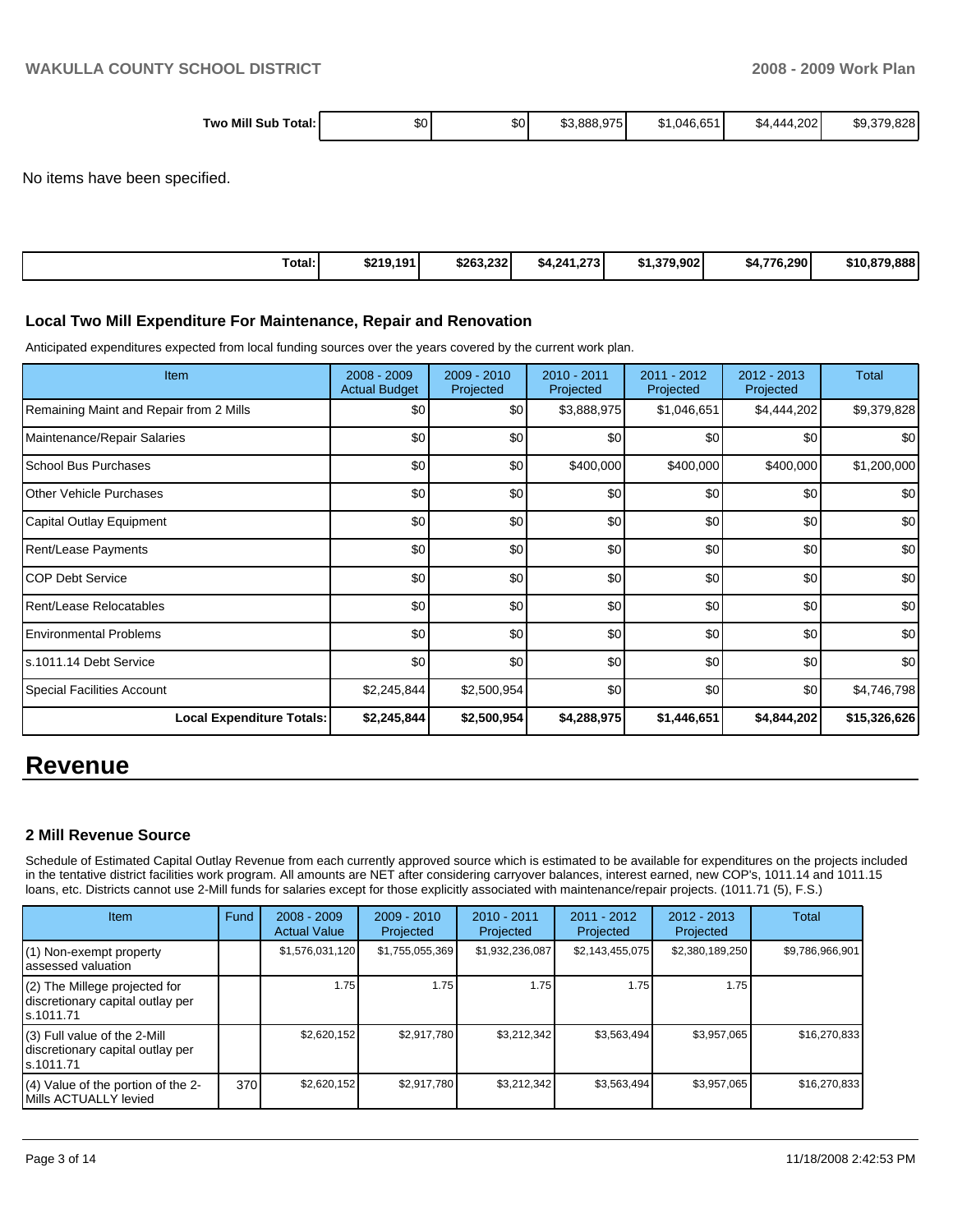| .<br>$- \cdot \cdot$<br>15<br>$\overline{\phantom{a}}$<br>$\cdot$<br>- ance<br>ు ట) and (4) ___<br>∶lınes<br>Diffe<br>: UI<br>.<br>٠. | റ<br>υU | \$0 | $\sim$<br>w | $\ddot{\phantom{m}}$<br>w | $\sim$<br>w | m c<br>35 U |
|---------------------------------------------------------------------------------------------------------------------------------------|---------|-----|-------------|---------------------------|-------------|-------------|

#### **PECO Revenue Source**

The figure in the row designated "PECO Maintenance" will be subtracted from funds available for new construction because PECO maintenance dollars cannot be used for new construction.

| Item                                  | Fund | $2008 - 2009$<br><b>Actual Budget</b> | $2009 - 2010$<br>Projected | $2010 - 2011$<br>Projected | $2011 - 2012$<br>Projected | $2012 - 2013$<br>Projected | Total       |
|---------------------------------------|------|---------------------------------------|----------------------------|----------------------------|----------------------------|----------------------------|-------------|
| <b>IPECO New Construction</b>         | 340  | \$1.154.200                           | \$٥Ι                       | \$260,079                  | \$795,103                  | \$317,833                  | \$2,527,215 |
| <b>IPECO Maintenance Expenditures</b> |      | \$219.191                             | \$263,232                  | \$352.298                  | \$333.251                  | \$332.088                  | \$1,500,060 |
|                                       |      | \$1,373,391                           | \$263,232                  | \$612,377                  | \$1,128,354                | \$649,921                  | \$4,027,275 |

#### **CO & DS Revenue Source**

Revenue from Capital Outlay and Debt Service funds.

| Item                                               | Fund | $2008 - 2009$<br><b>Actual Budget</b> | $2009 - 2010$<br>Projected | $2010 - 2011$<br>Projected | $2011 - 2012$<br>Projected | $2012 - 2013$<br>Projected | Total     |
|----------------------------------------------------|------|---------------------------------------|----------------------------|----------------------------|----------------------------|----------------------------|-----------|
| ICO & DS Cash Flow-through<br><b>I</b> Distributed | 360  | \$64.675                              | \$64.675                   | \$64.675                   | \$64.675                   | \$64.675                   | \$323.375 |
| ICO & DS Interest on<br>Undistributed CO           | 360  | \$4.629                               | \$4,629                    | \$4,629                    | \$4.629                    | \$4,629                    | \$23,145  |
|                                                    |      | \$69,304                              | \$69,304                   | \$69,304                   | \$69,304                   | \$69,304                   | \$346,520 |

#### **Fair Share Revenue Source**

All legally binding commitments for proportionate fair-share mitigation for impacts on public school facilities must be included in the 5-year district work program.

Nothing reported for this section.

## **Sales Surtax Referendum**

Specific information about any referendum for a 1-cent or ½-cent surtax referendum during the previous year.

**Did the school district hold a surtax referendum during the past fiscal year 2007 - 2008?** No

## **Additional Revenue Source**

Any additional revenue sources

| Item                                      | 2008 - 2009<br><b>Actual Value</b> | $2009 - 2010$<br>Projected | 2010 - 2011<br>Projected | 2011 - 2012<br>Projected | $2012 - 2013$<br>Projected | Total |
|-------------------------------------------|------------------------------------|----------------------------|--------------------------|--------------------------|----------------------------|-------|
| Proceeds from a s.1011.14/15 F.S. Loans I | ¢∩<br>υU                           | ¢Λ<br>υU                   | \$0                      | \$0                      | \$0                        | \$0   |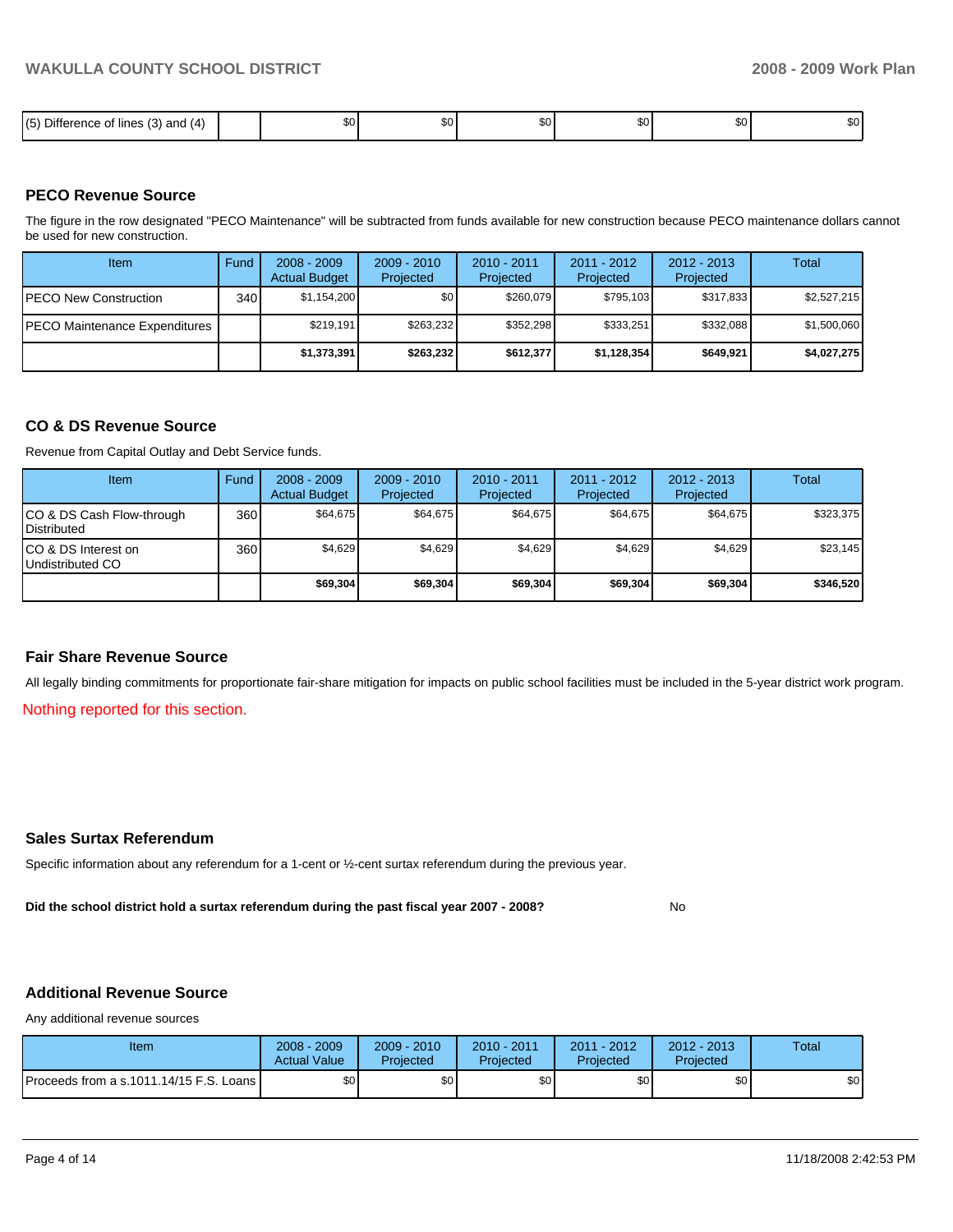# WAKULLA COUNTY SCHOOL DISTRICT **2008 - 2009 Work Plan**

| District Bonds - Voted local bond<br>referendum proceeds per s.9, Art VII<br><b>State Constitution</b> | \$0         | \$0       | \$0       | \$0       | \$0       | \$0         |
|--------------------------------------------------------------------------------------------------------|-------------|-----------|-----------|-----------|-----------|-------------|
| Proceeds from Special Act Bonds                                                                        | \$0         | \$0       | \$0       | \$0       | \$0       | \$0         |
| Estimated Revenue from CO & DS Bond<br>Sale                                                            | \$0         | \$0       | \$0       | \$0       | \$0       | \$0         |
| Proceeds from Voted Capital<br>Improvements millage                                                    | \$0         | \$0       | \$0       | \$0       | \$0       | \$0         |
| Other Revenue for Other Capital Projects                                                               | \$247,250   | \$247,250 | \$247,250 | \$247,250 | \$0       | \$989,000   |
| Proceeds from 1/2 cent sales surtax<br>authorized by school board                                      | \$0         | \$0       | \$0       | \$0       | \$0       | \$0         |
| Proceeds from local governmental<br>infrastructure sales surtax                                        | \$0         | \$0       | \$0       | \$0       | \$0       | \$0         |
| Proceeds from Certificates of<br>Participation (COP's) Sale                                            | \$0         | \$0       | \$0       | \$0       | \$0       | \$0         |
| Classrooms First Bond proceeds amount<br>authorized in FY 1997-98                                      | \$0         | \$0       | \$0       | \$0       | \$0       | \$0         |
| Classrooms for Kids                                                                                    | \$0         | \$0       | \$0       | \$0       | \$0       | \$0         |
| <b>District Equity Recognition</b>                                                                     | \$0         | \$0       | \$0       | \$0       | \$0       | \$0         |
| <b>Federal Grants</b>                                                                                  | \$0         | \$0       | \$0       | \$0       | \$0       | \$0         |
| Proportionate share mitigation (actual<br>cash revenue only, not in kind donations)                    | \$0         | \$0       | \$0       | \$0       | \$0       | \$0         |
| Impact fees received                                                                                   | \$300,000   | \$415,000 | \$500,000 | \$500,000 | \$500,000 | \$2,215,000 |
| Private donations                                                                                      | \$0         | \$0       | \$0       | \$0       | \$0       | \$0         |
| Grants from local governments or not-for-<br>profit organizations                                      | \$0         | \$0       | \$0       | \$0       | \$0       | \$0         |
| Interest, Including Profit On Investment                                                               | \$0         | \$0       | \$0       | \$0       | \$0       | \$0         |
| Revenue from Bonds pledging proceeds<br>from 1 cent or 1/2 cent Sales Surtax                           | \$0         | \$0       | \$0       | \$0       | \$0       | \$0         |
| <b>Fund Balance Carried Forward</b>                                                                    | \$4,134,111 | \$0       | \$0       | \$0       | \$0       | \$4,134,111 |
| Obligated Fund Balance Carried Forward                                                                 | \$0         | \$0       | \$0       | \$0       | \$0       | \$0         |
| <b>Special Facilities Account</b>                                                                      | \$0         | \$0       | \$0       | \$0       | \$0       | \$0         |
| One Cent - 1/2 Cent Sales Surtax Debt<br>Service                                                       | \$0         | \$0       | \$0       | \$0       | \$0       | \$0         |
| <b>Subtotal</b>                                                                                        | \$4,681,361 | \$662,250 | \$747,250 | \$747,250 | \$500,000 | \$7,338,111 |

# **Total Revenue Summary**

| <b>Item Name</b>                                               | $2008 - 2009$<br><b>Budget</b> | $2009 - 2010$<br>Projected | $2010 - 2011$<br>Projected | $2011 - 2012$<br>Projected | $2012 - 2013$<br>Projected | <b>Five Year Total</b> |
|----------------------------------------------------------------|--------------------------------|----------------------------|----------------------------|----------------------------|----------------------------|------------------------|
| Local Two Mill Discretionary Capital<br>Outlay Revenue         | \$2,620,152                    | \$2,917,780                | \$3,212,342                | \$3,563,494                | \$3,957,065                | \$16,270,833           |
| <b>IPECO and 2 Mill Maint and Other 2 Mill</b><br>Expenditures | (S2.245.844)                   | (\$2,500,954)              | (\$4,288,975)              | (S1, 446, 651)             | (\$4,844,202)              | (\$15,326,626)         |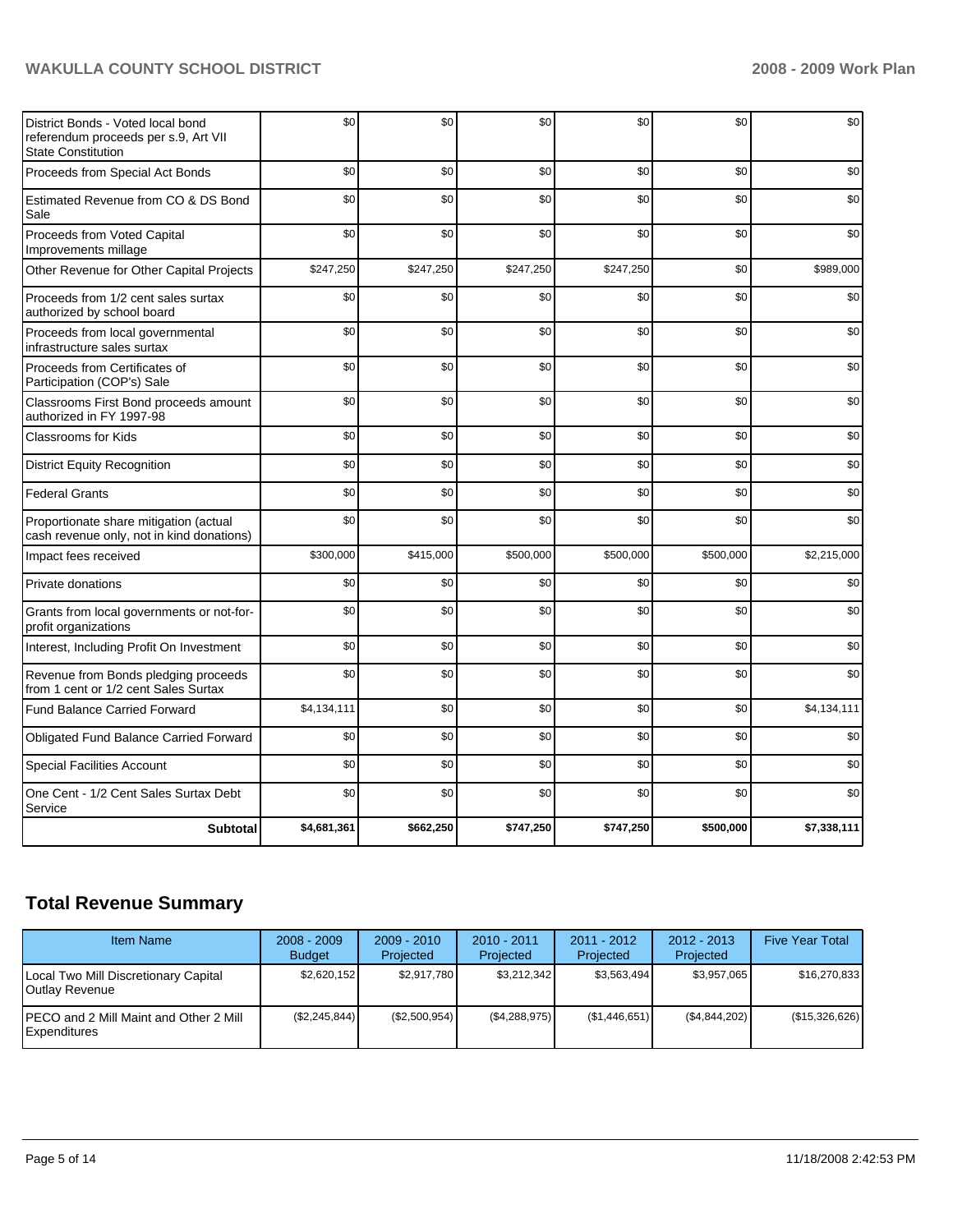| <b>PECO Maintenance Revenue</b>              | \$219,191                      | \$263,232                  | \$352,298                | \$333,251                | \$332,088                  | \$1,500,060            |
|----------------------------------------------|--------------------------------|----------------------------|--------------------------|--------------------------|----------------------------|------------------------|
|                                              |                                |                            |                          |                          |                            |                        |
| <b>Available 2 Mill for New Construction</b> | \$374,308                      | \$416,826                  | (\$1,076,633)            | \$2,116,843              | (\$887,137)                | \$944,207              |
|                                              |                                |                            |                          |                          |                            |                        |
|                                              |                                |                            |                          |                          |                            |                        |
| <b>Item Name</b>                             | $2008 - 2009$<br><b>Budget</b> | $2009 - 2010$<br>Projected | 2010 - 2011<br>Projected | 2011 - 2012<br>Projected | $2012 - 2013$<br>Projected | <b>Five Year Total</b> |
| CO & DS Revenue                              | \$69,304                       | \$69,304                   | \$69,304                 | \$69,304                 | \$69,304                   | \$346,520              |
| <b>PECO New Construction Revenue</b>         | \$1,154,200                    | \$0                        | \$260,079                | \$795,103                | \$317,833                  | \$2,527,215            |
| <b>Other/Additional Revenue</b>              | \$4,681,361                    | \$662,250                  | \$747,250                | \$747,250                | \$500,000                  | \$7,338,111            |
| <b>Total Additional Revenuel</b>             | \$5,904,865                    | \$731,554                  | \$1,076,633              | \$1,611,657              | \$887,137                  | \$10,211,846           |
| <b>Total Available Revenue</b>               | \$6,279,173                    | \$1,148,380                | \$0                      | \$3,728,500              | \$0                        | \$11,156,053           |

# **Project Schedules**

## **Capacity Project Schedules**

A schedule of capital outlay projects necessary to ensure the availability of satisfactory classrooms for the projected student enrollment in K-12 programs.

| <b>Project Description</b> | Location                               |                          | 2008 - 2009 | $2009 - 2010$ | 2010 - 2011 | $2011 - 2012$ | $2012 - 2013$ | <b>Total</b>    | Funded |
|----------------------------|----------------------------------------|--------------------------|-------------|---------------|-------------|---------------|---------------|-----------------|--------|
| 3-classroom addition       | <b>SHADEVILLE</b><br><b>ELEMENTARY</b> | Planned<br>Cost:         | \$12,775    | \$0           | \$0         | \$0           | \$0           | \$12,775 Yes    |        |
|                            | <b>Student Stations:</b>               |                          | 54          | $\Omega$      | $\mathbf 0$ | $\Omega$      | 0             | 54              |        |
|                            |                                        | <b>Total Classrooms:</b> | 3           | $\Omega$      | $\mathbf 0$ | $\Omega$      | 0             | 3               |        |
|                            |                                        | Gross Sq Ft:             | 5,295       | $\Omega$      | $\mathbf 0$ | $\Omega$      | 0             | 5,295           |        |
| New school                 | <b>NEW ELEMENTARY</b><br>SCHOOL A      | Planned<br>Cost:         | \$3,327,055 | \$0           | \$0         | \$0           | \$0           | \$3,327,055 Yes |        |
|                            | <b>Student Stations:</b>               |                          | 655         | $\mathbf 0$   | $\mathbf 0$ | $\Omega$      | $\mathbf 0$   | 655             |        |
|                            |                                        | <b>Total Classrooms:</b> | 35          | $\mathbf 0$   | $\mathbf 0$ | $\Omega$      | $\mathbf 0$   | 35              |        |
|                            |                                        | Gross Sq Ft:             | 101,368     | $\Omega$      | $\Omega$    | $\Omega$      | 0             | 101,368         |        |
| <b>Classroom Additions</b> | <b>RIVERSPRINGS</b><br><b>MIDDLE</b>   | Planned<br>Cost:         | \$0         | \$0           | \$0         | \$3,028,500   | \$0           | \$3,028,500 Yes |        |
|                            |                                        | <b>Student Stations:</b> | $\mathbf 0$ | $\Omega$      | $\mathbf 0$ | 88            | $\mathbf 0$   | 88              |        |
|                            |                                        | <b>Total Classrooms:</b> | $\mathbf 0$ | $\Omega$      | $\mathbf 0$ |               | 0             | 4               |        |
|                            |                                        | Gross Sq Ft:             | $\mathbf 0$ | 0             | $\mathbf 0$ | 6,000         | $\mathbf 0$   | 6,000           |        |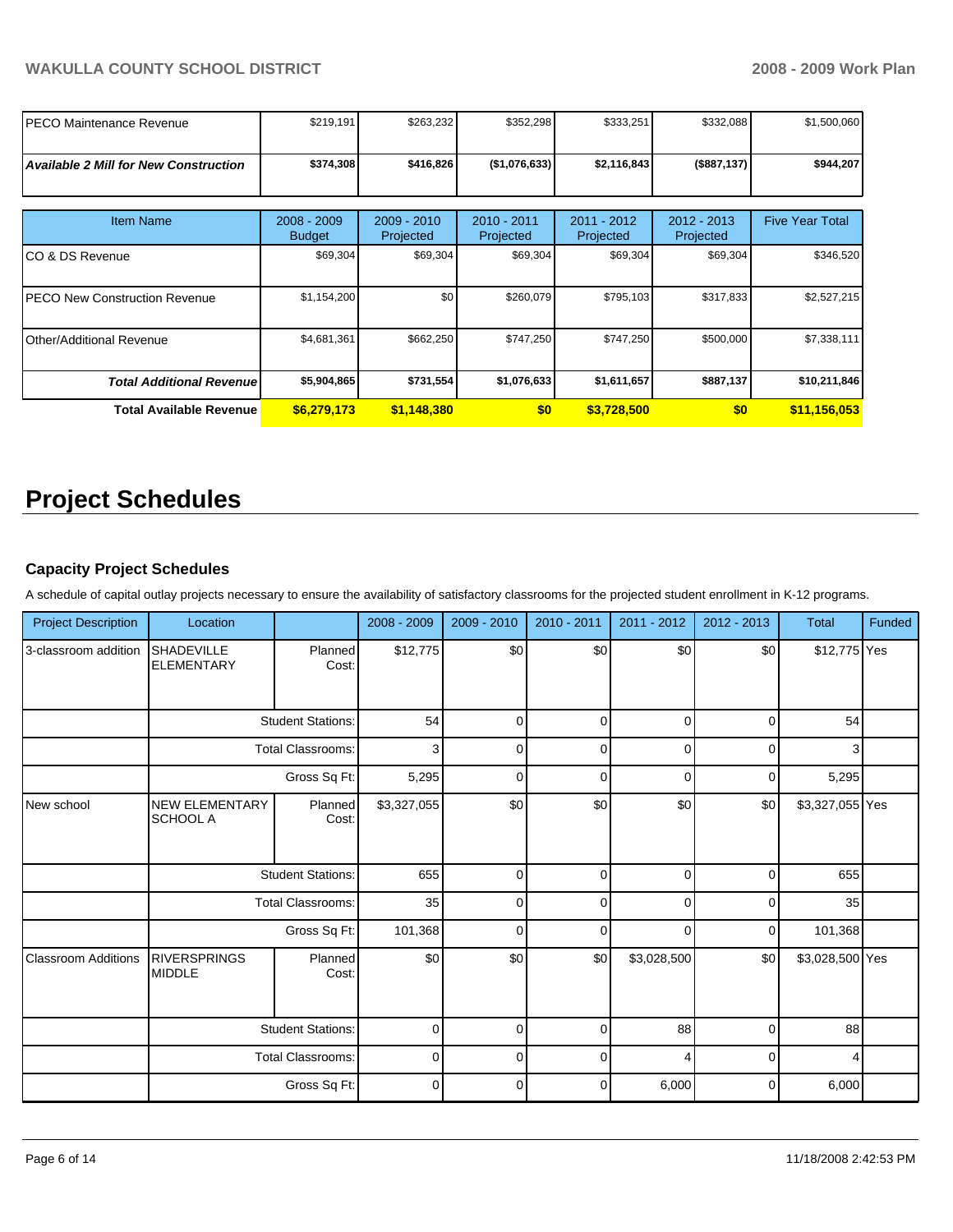| <b>Planned Cost:</b>       | \$3,339,830 | \$0 | \$0 | \$3,028,500 | \$0 | \$6,368,330 |
|----------------------------|-------------|-----|-----|-------------|-----|-------------|
| <b>Student Stations: I</b> | <b>709</b>  |     |     | 88          |     | 797         |
| <b>Total Classrooms:</b>   | 38          |     |     |             |     | 42          |
| Gross Sq Ft:               | 106,663     |     | 0   | 6,000       |     | 112,663     |

## **Other Project Schedules**

Major renovations, remodeling, and additions of capital outlay projects that do not add capacity to schools.

| <b>Project Description</b>                       | Location                                                                              | $2008 - 2009$<br><b>Actual Budget</b> | $2009 - 2010$<br>Projected | 2010 - 2011<br>Projected | 2011 - 2012<br>Projected | 2012 - 2013<br>Projected | Total           | Funded |
|--------------------------------------------------|---------------------------------------------------------------------------------------|---------------------------------------|----------------------------|--------------------------|--------------------------|--------------------------|-----------------|--------|
| special facilities payback                       | <b>NEW ELEMENTARY</b><br>ISCHOOL A                                                    | \$1,223,504                           | \$70,000                   | \$0                      | \$0                      | \$0                      | \$1,293,504 Yes |        |
| District wide repair &<br>renovation ,remodeling | Location not specified                                                                | \$1,341,532                           | \$0                        | \$0                      | \$0                      | \$0                      | \$1,341,532 Yes |        |
| <b>PE</b> Site Improvements                      | <b>RIVERSPRINGS MIDDLE</b>                                                            | \$374,307                             | \$525,693                  | \$0                      | \$0                      | \$0                      | \$900,000 Yes   |        |
| <b>PE</b> Site Improvements                      | WAKULLA SENIOR HIGH                                                                   | \$0                                   | \$552,687                  | \$0                      | \$0                      | \$0                      | \$552,687 Yes   |        |
| Renovation of building 6 & 7                     | <b>WAKULLA</b><br><b>ADMINISTRATION &amp;</b><br><b>COMMUNITY</b><br><b>EDUCATION</b> | \$0                                   | \$0                        | \$0                      | \$700,000                | \$0                      | \$700,000 Yes   |        |
|                                                  |                                                                                       | \$2,939,343                           | \$1,148,380                | \$0                      | \$700,000                | \$0                      | \$4,787,723     |        |

## **Additional Project Schedules**

Any projects that are not identified in the last approved educational plant survey.

Nothing reported for this section.

## **Non Funded Growth Management Project Schedules**

Schedule indicating which projects, due to planned development, that CANNOT be funded from current revenues projected over the next five years.

Nothing reported for this section.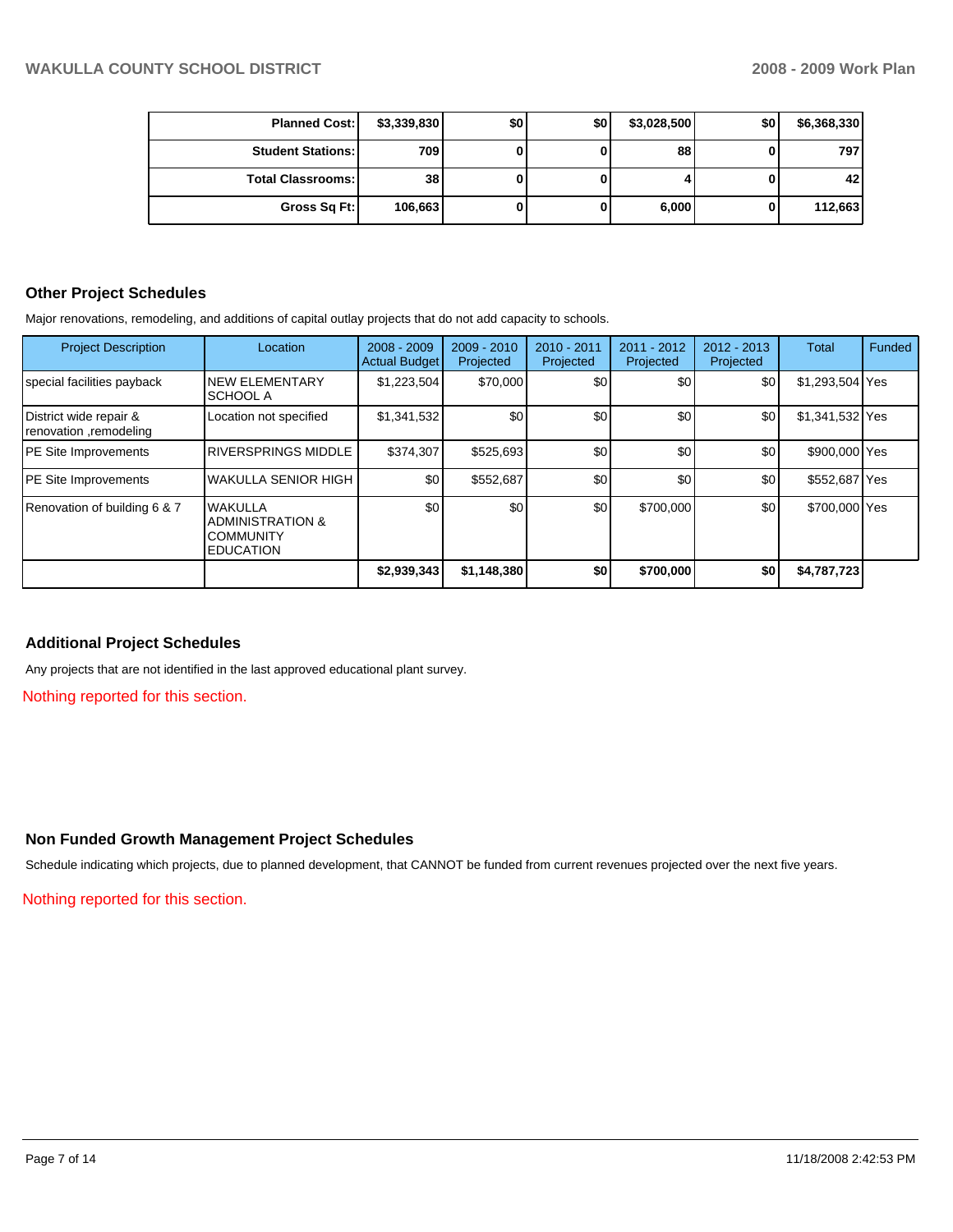# **Tracking**

# **Capacity Tracking**

| Location                                                         | $2008 -$<br>2009 Satis.<br>Stu. Sta. | Actual<br>$2008 -$<br><b>2009 FISH</b><br>Capacity | Actual<br>$2007 -$<br>2008<br><b>COFTE</b> | # Class<br><b>Rooms</b> | Actual<br>Average<br>$2008 -$<br>2009 Class<br><b>Size</b> | Actual<br>$2008 -$<br>2009<br><b>Utilization</b> | <b>New</b><br>Stu.<br>Capacity | <b>New</b><br>Rooms to<br>be<br>Added/Re<br>moved | Projected<br>$2012 -$<br>2013<br><b>COFTE</b> | Projected<br>$2012 -$<br>2013<br><b>Utilization</b> | Projected<br>$2012 -$<br>2013 Class<br><b>Size</b> |
|------------------------------------------------------------------|--------------------------------------|----------------------------------------------------|--------------------------------------------|-------------------------|------------------------------------------------------------|--------------------------------------------------|--------------------------------|---------------------------------------------------|-----------------------------------------------|-----------------------------------------------------|----------------------------------------------------|
| <b>DROPOUT PREVENTION</b>                                        | 128                                  | 128                                                | 119                                        | 7                       | 17                                                         | 93.00 %                                          | $\Omega$                       | $\Omega$                                          | $\Omega$                                      | 0.00%                                               | $\Omega$                                           |
| lwakulla<br>IADMINISTRATION &<br>ICOMMUNITY<br><b>IEDUCATION</b> | 25                                   | 38                                                 | 247                                        | 2                       | 124                                                        | 651.00 %                                         | 0                              | $\Omega$                                          | 0                                             | 0.00%                                               | $\Omega$                                           |
| lwakulla SENIOR HIGH                                             | 1,527                                | 1,451                                              | 1,272                                      | 65                      | 20                                                         | 88.00 %                                          | $\Omega$                       | $\Omega$                                          | 1,308                                         | 90.00 %                                             | 20                                                 |
| lwakulla middle                                                  | 875                                  | 788                                                | 554                                        | 38                      | 15                                                         | 70.00 %                                          | 0                              | $\Omega$                                          | 714                                           | 91.00 %                                             | 19                                                 |
| ISHADEVILLE<br><b>IELEMENTARY</b>                                | 745                                  | 745                                                | 758                                        | 40                      | 19                                                         | 102.00 %                                         | $\Omega$                       | $\Omega$                                          | 745                                           | 100.00 %                                            | 19                                                 |
| IMEDART ELEMENTARY                                               | 669                                  | 669                                                | 675                                        | 36 <sup>1</sup>         | 19                                                         | 101.00 %                                         | 0                              | $\Omega$                                          | 669                                           | 100.00 %                                            | 19                                                 |
| IRIVERSPRINGS MIDDLE                                             | 681                                  | 613                                                | 517                                        | 30 <sub>l</sub>         | 17                                                         | 84.00 %                                          | 88                             | 4                                                 | 600                                           | 86.00 %                                             | 18                                                 |
| ICRAWFORDVILLE<br>IELEMENTARY SCHOOL                             | 699                                  | 699                                                | 847                                        | 39                      | 22                                                         | 121.00 %                                         | 0                              | $\Omega$                                          | 699                                           | 100.00 %                                            | 18                                                 |
| INEW ELEMENTARY<br>ISCHOOL A                                     | 655                                  | 655                                                | 0                                          | 35                      | $\Omega$                                                   | 0.00%                                            | 10                             | $\Omega$                                          | 665                                           | 100.00 %                                            | 19                                                 |
|                                                                  | 6,004                                | 5,786                                              | 4,989                                      | 292                     | 17                                                         | 86.22 %                                          | 98                             |                                                   | 5,400                                         | 91.77 %                                             | 18                                                 |

The COFTE Projected Total (5,400) for 2012 - 2013 must match the Official Forecasted COFTE Total (5,400 ) for 2012 - 2013 before this section can be completed. In the event that the COFTE Projected Total does not match the Official forecasted COFTE, then the Balanced Projected COFTE Table should be used to balance COFTE.

| Projected COFTE for 2012 - 2013 |       |
|---------------------------------|-------|
| Elementary (PK-3)               | 1,976 |
| Middle (4-8)                    | 2,116 |
| High (9-12)                     | 1,308 |
|                                 | 5,400 |
|                                 |       |

| <b>Grade Level Type</b> | <b>Balanced Projected</b><br>COFTE for 2012 - 2013 |
|-------------------------|----------------------------------------------------|
| Elementary (PK-3)       |                                                    |
| Middle (4-8)            |                                                    |
| High (9-12)             |                                                    |
|                         | 5,400                                              |

## **Relocatable Replacement**

Number of relocatable classrooms clearly identified and scheduled for replacement in the school board adopted financially feasible 5-year district work program.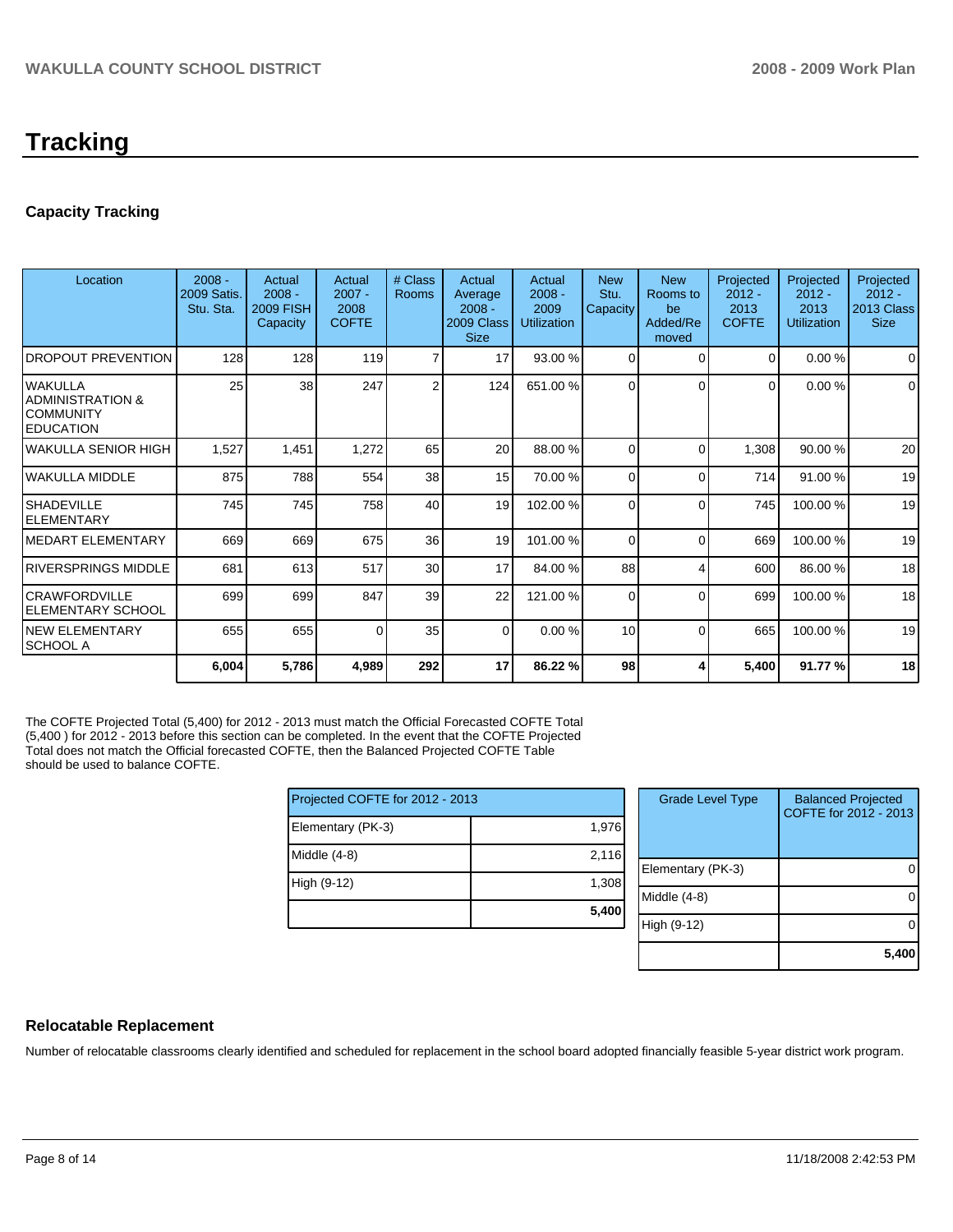| Location                                 | 2009<br>$2008 -$ | $2009 - 2010$ | $2010 - 2011$ | $2011 - 2012$ | $2012 - 2013$ | Year 5 Total |
|------------------------------------------|------------------|---------------|---------------|---------------|---------------|--------------|
| <b>Total Relocatable Replacements: I</b> |                  |               | 0             |               |               |              |

## **Charter Schools Tracking**

Information regarding the use of charter schools.

| Location-Type          | # Relocatable<br>units or<br>permanent<br>classrooms | Owner          | Year Started or<br>Scheduled | Student<br><b>Stations</b> | <b>Students</b><br>Enrolled | Years in<br>Contract | <b>Total Charter</b><br><b>Students</b><br>projected for<br>$2012 - 2013$ |
|------------------------|------------------------------------------------------|----------------|------------------------------|----------------------------|-----------------------------|----------------------|---------------------------------------------------------------------------|
| <b>ISt.Marks COAST</b> |                                                      | 10 COMBINATION | 1999                         | 192                        | 103 <sup>1</sup>            |                      | 110                                                                       |
|                        | 10                                                   |                |                              | 192 <sub>l</sub>           | 103 <sub>l</sub>            |                      | 110                                                                       |

## **Special Purpose Classrooms Tracking**

The number of classrooms that will be used for certain special purposes in the current year, by facility and type of classroom, that the district will, 1), not use for educational purposes, and 2), the co-teaching classrooms that are not open plan classrooms and will be used for educational purposes.

| School                                             | <b>School Type</b> | # of Elementary<br>K-3 Classrooms | # of Middle 4-8<br><b>Classrooms</b> | # of High $9-12$<br><b>Classrooms</b> | # of $ESE$<br>Classrooms | # of Combo<br>Classrooms | Total<br><b>Classrooms</b> |
|----------------------------------------------------|--------------------|-----------------------------------|--------------------------------------|---------------------------------------|--------------------------|--------------------------|----------------------------|
| <b>IRIVERSINK ELEMENTARY</b><br><b>ISCHOOL</b>     | Educational        |                                   |                                      |                                       |                          |                          | 8                          |
| <b>ICRAWFORDVILLE ELEMENTARY</b><br><b>ISCHOOL</b> | Educational        |                                   |                                      |                                       |                          |                          | $\overline{4}$             |
| <b>ISHADEVILLE ELEMENTARY</b>                      | Educational        |                                   |                                      |                                       |                          |                          | 21                         |
| <b>IMEDART ELEMENTARY</b>                          | Educational        |                                   |                                      |                                       |                          |                          | $\mathcal{P}$              |
| <b>Total Educational Classrooms:</b>               |                    | 16                                |                                      |                                       |                          |                          | 16 <sup>1</sup>            |

| School                                     | <b>School Type</b> | # of Elementary<br>K-3 Classrooms | # of Middle 4-8<br><b>Classrooms</b> | # of High $9-12$<br><b>Classrooms</b> | # of $ESE$<br><b>Classrooms</b> | # of Combo<br><b>Classrooms</b> | Total<br>Classrooms |
|--------------------------------------------|--------------------|-----------------------------------|--------------------------------------|---------------------------------------|---------------------------------|---------------------------------|---------------------|
| <b>IRIVERSINK ELEMENTARY</b><br>ISCHOOL    | Co-Teaching        |                                   |                                      |                                       |                                 |                                 | 4                   |
| <b>CRAWFORDVILLE ELEMENTARY</b><br>ISCHOOL | Co-Teaching        |                                   |                                      |                                       |                                 |                                 | 4                   |
| <b>ISHADEVILLE ELEMENTARY</b>              | Co-Teaching        |                                   |                                      |                                       |                                 |                                 | 4                   |
| <b>IMEDART ELEMENTARY</b>                  | Co-Teaching        |                                   |                                      |                                       |                                 |                                 | 4                   |
| <b>Total Co-Teaching Classrooms:</b>       |                    |                                   |                                      |                                       |                                 |                                 | 16                  |

## **Infrastructure Tracking**

**Necessary offsite infrastructure requirements resulting from expansions or new schools. This section should include infrastructure information related to capacity project schedules and other project schedules (Section 4).** 

Elementary School A - water & sewer line extension, traffic signal, de-acceleration lane, turn lanes, water lines.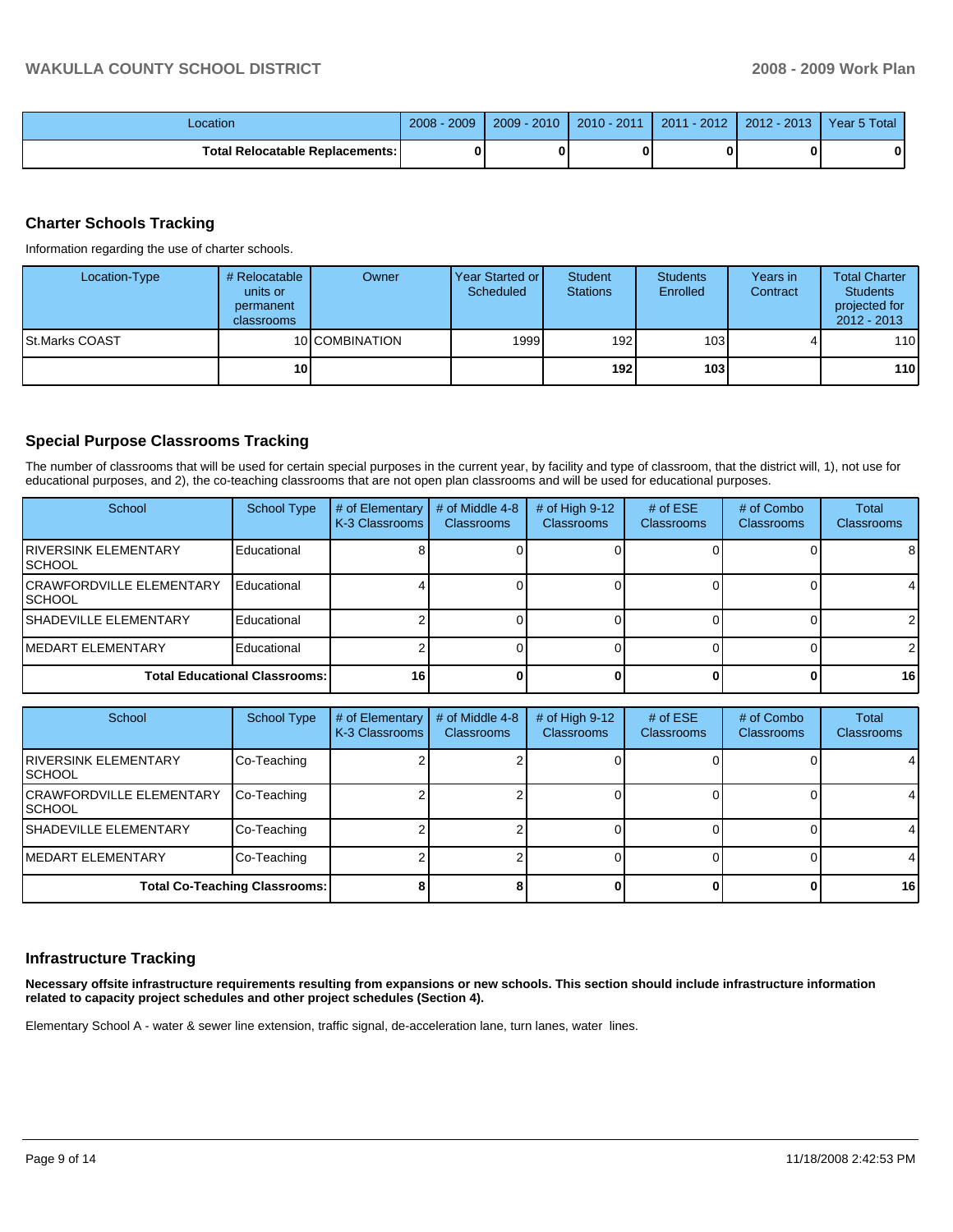**Proposed location of planned facilities, whether those locations are consistent with the comprehensive plans of all affected local governments, and recommendations for infrastructure and other improvements to land adjacent to existing facilities. Provisions of 1013.33(12), (13) and (14) and 1013.36 must be addressed for new facilities planned within the 1st three years of the plan (Section 5).** 

Yes this is consistent with the Comp Plan

**Consistent with Comp Plan?** Yes

## **Net New Classrooms**

The number of classrooms, by grade level and type of construction, that were added during the last fiscal year.

| List the net new classrooms added in the 2007 - 2008 fiscal year.                                                                                       |                              |                                   |                                |                        | List the net new classrooms to be added in the 2008 - 2009 fiscal<br>year. |                                   |                                |                        |
|---------------------------------------------------------------------------------------------------------------------------------------------------------|------------------------------|-----------------------------------|--------------------------------|------------------------|----------------------------------------------------------------------------|-----------------------------------|--------------------------------|------------------------|
| "Classrooms" is defined as capacity carrying classrooms that are added to increase<br>capacity to enable the district to meet the Class Size Amendment. |                              |                                   |                                |                        | Totals for fiscal year 2008 - 2009 should match totals in Section 15A.     |                                   |                                |                        |
| Location                                                                                                                                                | $2007 - 2008$ #<br>Permanent | $2007 - 2008$ #<br><b>Modular</b> | $2007 - 2008$ #<br>Relocatable | $2007 - 2008$<br>Total | $2008 - 2009$ #<br><b>Permanent</b>                                        | $2008 - 2009$ #<br><b>Modular</b> | $2008 - 2009$ #<br>Relocatable | $2008 - 2009$<br>Total |
| Elementary (PK-3)                                                                                                                                       |                              |                                   |                                |                        | 38                                                                         |                                   |                                | 38                     |
| Middle (4-8)                                                                                                                                            |                              |                                   |                                |                        |                                                                            |                                   |                                | $\Omega$               |
| High (9-12)                                                                                                                                             |                              |                                   |                                |                        |                                                                            |                                   |                                | $\Omega$               |
|                                                                                                                                                         |                              |                                   |                                |                        | 38                                                                         |                                   |                                | 38                     |

## **Relocatable Student Stations**

Number of students that will be educated in relocatable units, by school, in the current year, and the projected number of students for each of the years in the workplan.

| <b>Site</b>                                                       | 2008 - 2009  | 2009 - 2010 | $2010 - 2011$ | $2011 - 2012$ | $2012 - 2013$ | 5 Year Average |
|-------------------------------------------------------------------|--------------|-------------|---------------|---------------|---------------|----------------|
| <b>INEW ELEMENTARY SCHOOL A</b>                                   |              |             |               |               |               | 0              |
| CRAWFORDVILLE ELEMENTARY SCHOOL                                   | 0            | $\Omega$    | 0             | 0             | 0             | 0              |
| <b>DROPOUT PREVENTION</b>                                         | 20           | 0           | $\Omega$      |               | 0             | 4              |
| <b>WAKULLA ADMINISTRATION &amp; COMMUNITY</b><br><b>EDUCATION</b> | 25           | $\Omega$    | 0             | ∩             | 0             | 5              |
| <b>WAKULLA SENIOR HIGH</b>                                        | <sup>0</sup> | $\Omega$    | $\Omega$      | $\Omega$      | $\Omega$      | $\overline{0}$ |
| <b>RIVERSPRINGS MIDDLE</b>                                        | 0            | $\Omega$    | 88            | 110           | $\Omega$      | 40             |
| WAKULLA MIDDLE                                                    |              | 0           | $\Omega$      | $\Omega$      | $\Omega$      | $\Omega$       |
| <b>SHADEVILLE ELEMENTARY</b>                                      | 0            | $\Omega$    | 0             | 0             | 0             | $\overline{0}$ |
| IMEDART ELEMENTARY                                                |              | 0           | U             | $\Omega$      | $\Omega$      | $\Omega$       |
| Totals for WAKULLA COUNTY SCHOOL DISTRICT                         |              |             |               |               |               |                |
| Total students in relocatables by year.                           | 45           | 0           | 88            | 110           | 0             | 49             |
| Total number of COFTE students projected by year.                 | 5,026        | 5,131       | 5,212         | 5,303         | 5,400         | 5,214          |
| Percent in relocatables by year.                                  | 1%           | 0%          | 2%            | 2%            | 0%            | 1%             |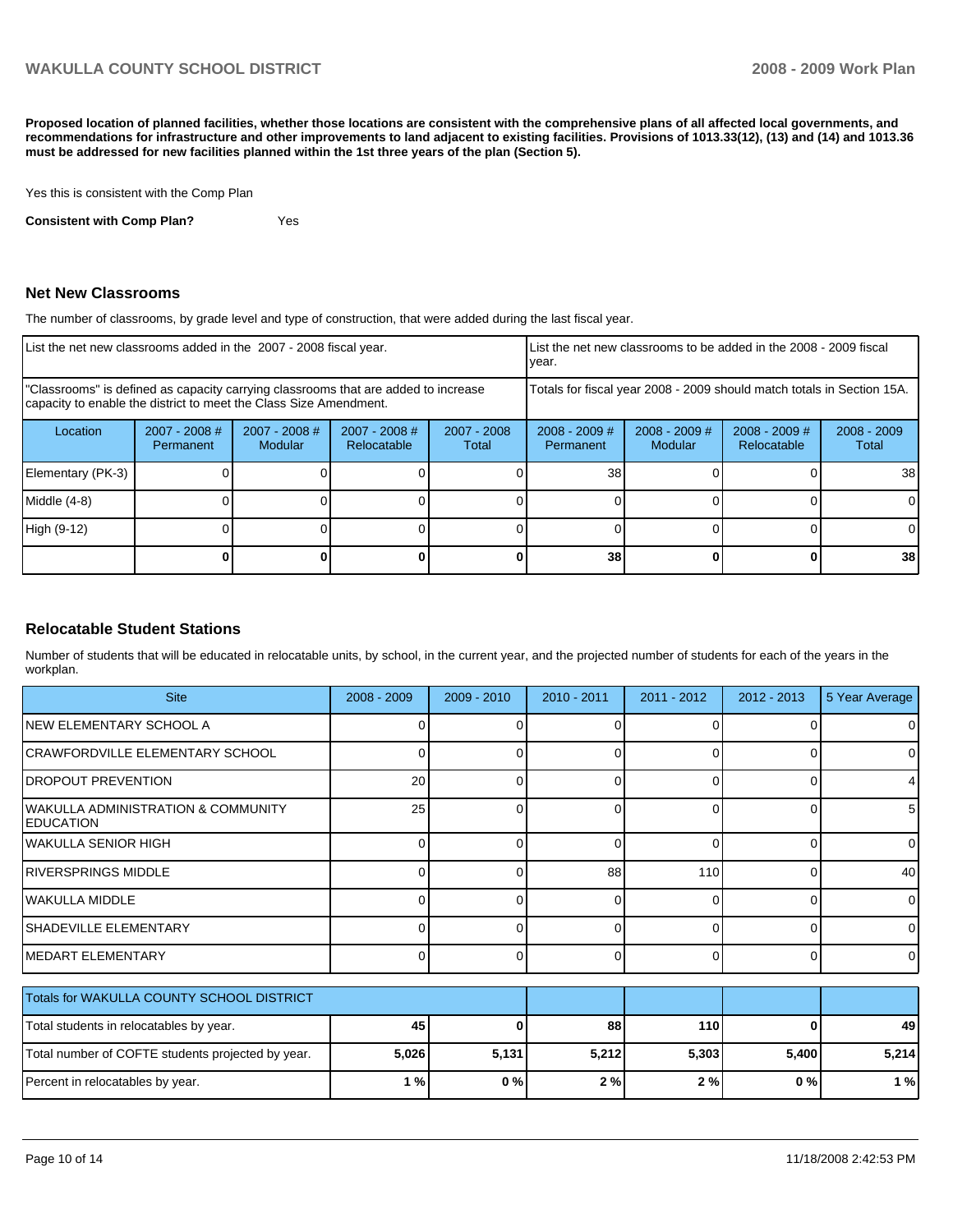## **Leased Facilities Tracking**

Exising leased facilities and plans for the acquisition of leased facilities, including the number of classrooms and student stations, as reported in the educational plant survey, that are planned in that location at the end of the five year workplan.

| Location                                                           | # of Leased<br>Classrooms 2008 -<br>2009 | <b>FISH Student</b><br><b>Stations</b> | Owner | # of Leased<br>Classrooms 2012 -<br>2013 | <b>FISH Student</b><br><b>Stations</b> |
|--------------------------------------------------------------------|------------------------------------------|----------------------------------------|-------|------------------------------------------|----------------------------------------|
| <b>DROPOUT PREVENTION</b>                                          | 0                                        |                                        |       |                                          | $\overline{0}$                         |
| <b>WAKULLA ADMINISTRATION &amp; COMMUNITY</b><br><b>IEDUCATION</b> | $\Omega$                                 |                                        |       |                                          | $\overline{0}$                         |
| <b>IWAKULLA SENIOR HIGH</b>                                        | 0                                        |                                        |       |                                          | $\overline{0}$                         |
| lwakulla middle                                                    | 0                                        |                                        |       |                                          | $\overline{0}$                         |
| ISHADEVILLE ELEMENTARY                                             | 0                                        |                                        |       |                                          | $\overline{0}$                         |
| <b>IMEDART ELEMENTARY</b>                                          | 0                                        |                                        |       |                                          | $\overline{0}$                         |
| <b>RIVERSPRINGS MIDDLE</b>                                         | 0                                        |                                        |       |                                          | $\overline{0}$                         |
| <b>CRAWFORDVILLE ELEMENTARY SCHOOL</b>                             | O                                        |                                        |       |                                          | $\Omega$                               |
| INEW ELEMENTARY SCHOOL A                                           | O                                        |                                        |       |                                          | $\Omega$                               |
|                                                                    | 0                                        |                                        |       |                                          | $\mathbf{0}$                           |

## **Failed Standard Relocatable Tracking**

Relocatable units currently reported by school, from FISH, and the number of relocatable units identified as 'Failed Standards'.

Nothing reported for this section.

# **Planning**

#### **Class Size Reduction Planning**

**Plans approved by the school board that reduce the need for permanent student stations such as acceptable school capacity levels, redistricting, busing, year-round schools, charter schools, magnet schools, public-private partnerships, multitrack scheduling, grade level organization, block scheduling, or other alternatives.** 

Charter School, re-zoning

## **School Closure Planning**

**Plans for the closure of any school, including plans for disposition of the facility or usage of facility space, and anticipated revenues.** 

N/A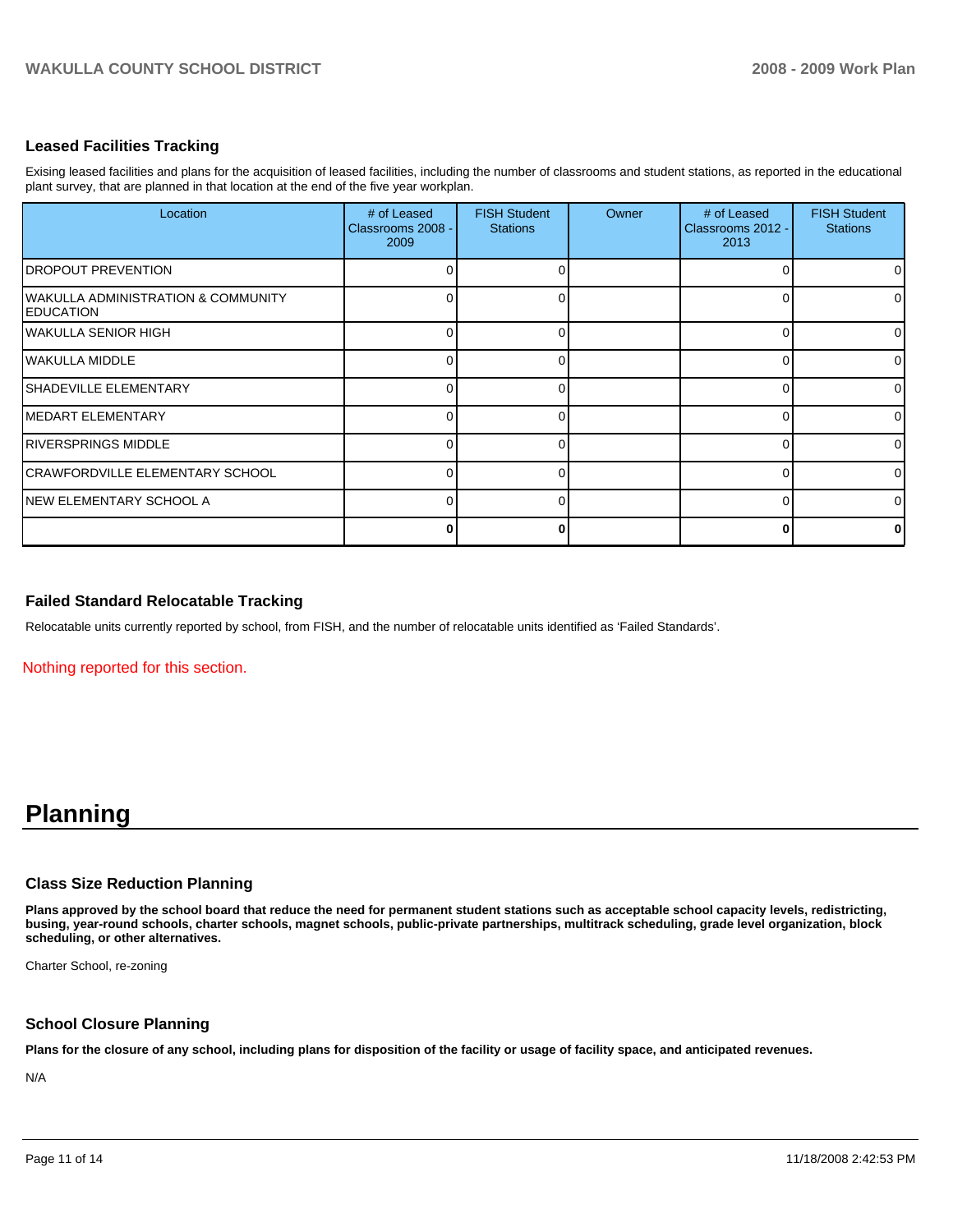# **Long Range Planning**

## **Ten-Year Maintenance**

District projects and locations regarding the projected need for major renovation, repair, and maintenance projects within the district in years 6-10 beyond the projects plans detailed in the five years covered by the work plan.

| Project                                                 | 2012 - 2013 / 2017 - 2018<br><b>Projected Cost</b> |
|---------------------------------------------------------|----------------------------------------------------|
| WHS Re-roof Areas 3,4,4a,5,5a,6                         | \$2,000,000                                        |
| WEC re-roof Bldg 3                                      | \$100,000                                          |
| SEC re-roof Bldg 3                                      | \$50,000                                           |
| SV 10 Classroom Addition Re-roof                        | \$250,000                                          |
| WMS Sperry Addition Re-roof                             | \$500,000                                          |
| Full Service Clinic re-roof 2014                        | \$100,000                                          |
| MES Interior floor & wall finishes 3 classroom addition | \$30,000                                           |
| WHS Bldg #26 Exterior Door Replacement 2014             | \$5,000                                            |
| WHS Bldg #27 Exterior Door Replacement 2015             | \$25,000                                           |
| SES HVAC Controls 2012                                  | \$100,000                                          |
| MES HVAC Controls 2015                                  | \$100,000                                          |
|                                                         | \$3,260,000                                        |

# **Ten-Year Capacity**

Schedule of capital outlay projects projected to ensure the availability of satisfactory student stations for the projected student enrollment in K-12 programs for the future 5 years beyond the 5-year district facilities work program.

| <b>Project</b>        | Location, Community, Quadrant or other<br>general location | 2012 - 2013 / 2017 - 2018<br><b>Projected Cost</b> |
|-----------------------|------------------------------------------------------------|----------------------------------------------------|
| New Elementary School | Northeast section of county N.G. Wade                      | \$22,000,000                                       |
|                       |                                                            | \$22,000,000                                       |

## **Ten-Year Planned Utilization**

Schedule of planned capital outlay projects identifying the standard grade groupings, capacities, and planned utilization rates of future educational facilities of the district for both permanent and relocatable facilities.

| Grade Level Projections         | <b>FISH</b><br><b>Student</b><br><b>Stations</b> | Actual 2007 -<br>2008 FISH<br>Capacity | Actual<br>$2007 -$<br>2008<br>COFTE: | Actual 2007 - 2008<br><b>Utilization</b> | Actual 2008 - 2009 / 2017 - 2018 new Projected 2017 - Projected 2017 -<br>Student Capacity to be added/removed | 2018 COFTE | 2018 Utilization I |
|---------------------------------|--------------------------------------------------|----------------------------------------|--------------------------------------|------------------------------------------|----------------------------------------------------------------------------------------------------------------|------------|--------------------|
| Elementary - District<br>Totals | 2.113                                            | 2.113                                  | 2.279.04                             | 107.86 %                                 | 655                                                                                                            | 3.018      | 109.03 %           |
| Middle - District Totals        | . 556 1                                          | 1.401                                  | .070.60                              | 76.45 %                                  |                                                                                                                | 1.387      | 99.00 %            |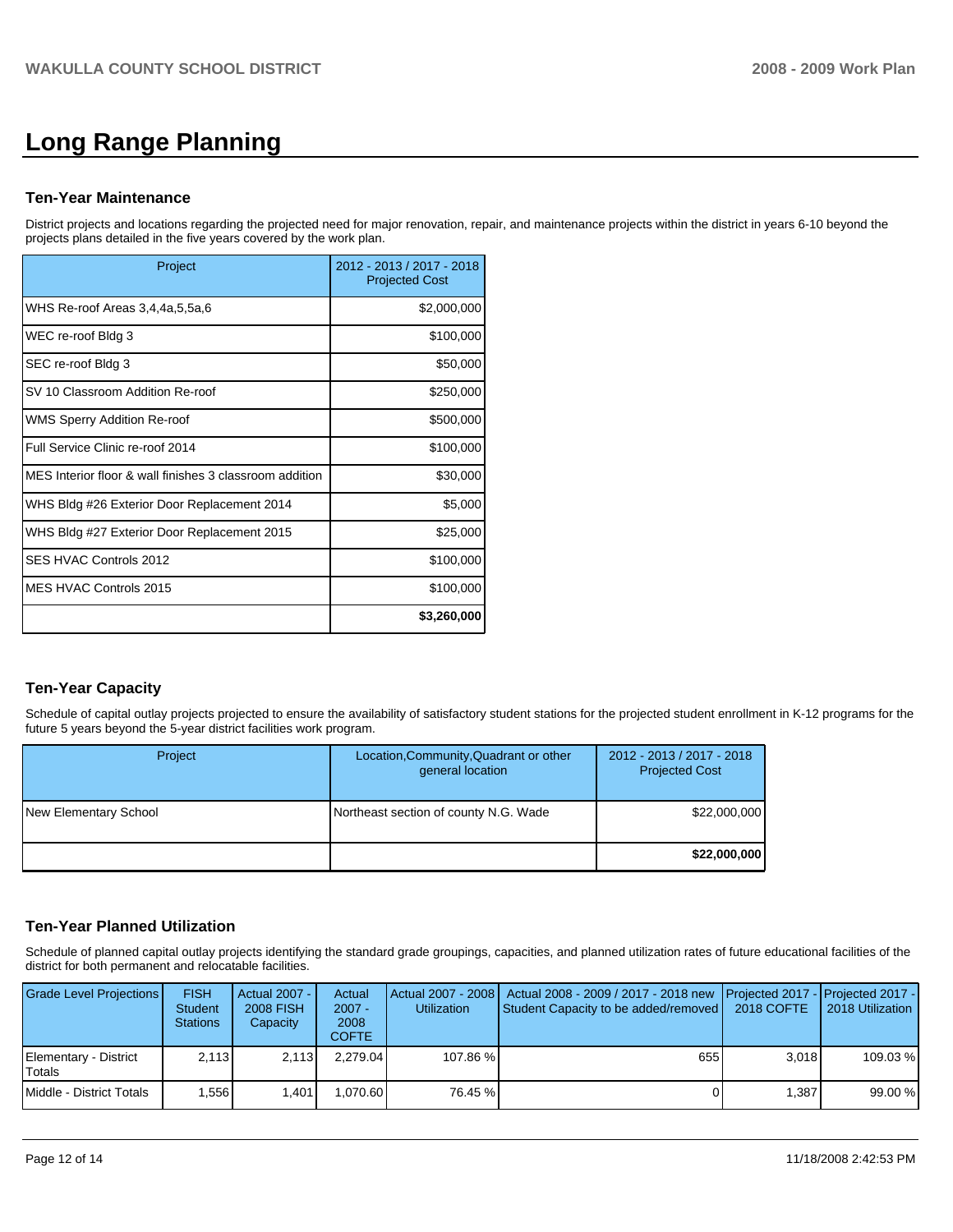| High - District Totals | ,527  | 1.4511 | .272.39  | 87.66 % |     | .503  | 103.58 % |
|------------------------|-------|--------|----------|---------|-----|-------|----------|
| Other - ESE, etc       | 948   | 166 I  | 366.56   | 221.08% |     |       | 0.00%    |
|                        | 6,144 | 5,131  | 4.988.59 | 97.22 % | 655 | 5,908 | 102.11 % |

#### **Ten-Year Infrastructure Planning**

**Proposed Location of Planned New, Remodeled, or New Additions to Facilities in 06 thru 10 out years (Section 28).** 

Area Around 319 and 267 , East side of county near Woodville in N.G.Wade Properties

Plans for closure of any school, including plans for disposition of the facility or usage of facility space, and anticipated revenues in the 06 thru 10 out **years (Section 29).** 

N/A

#### **Twenty-Year Maintenance**

District projects and locations regarding the projected need for major renovation, repair, and maintenance projects within the district in years 11-20 beyond the projects plans detailed in the five years covered by the work plan.

| Project                                     | 2017 - 2018 / 2027 - 2028 Projected Cost |
|---------------------------------------------|------------------------------------------|
| MES Re-roof 2016                            | \$900,000                                |
| WHS Re-roof WHS Addition                    | \$800,000                                |
| RMS Re-roof 2020                            | \$1,000,000                              |
| WHS Re-roof 5, 6, 9 2020                    | \$800,000                                |
| WMS Re-roof Gym & Partial Main Bldg         | \$700,000                                |
| CES Re-roof 2022                            | \$400,000                                |
| SES Exterior Door Replacement 2022          | \$40,000                                 |
| MES Exterior Door Replacement 2022          | \$5,000                                  |
| <b>CES Exterior Door Replacement 2022</b>   | \$50,000                                 |
| RMS Exterior Door Replacement 2019          | \$40,000                                 |
| WHS Bldg #28 Exterior Door Replacement 2017 | \$2,000                                  |
| SES 3 Classroom Addition HVAC Controls 2022 | \$15,000                                 |
| MES 3 Classroom Addition HVAC Controls 2022 | \$15,000                                 |
| CES HVAC Controls 2022                      | \$120,000                                |
| RMS HVAC Controls 2019                      | \$120,000                                |
|                                             | \$5,007,000                              |

## **Twenty-Year Capacity**